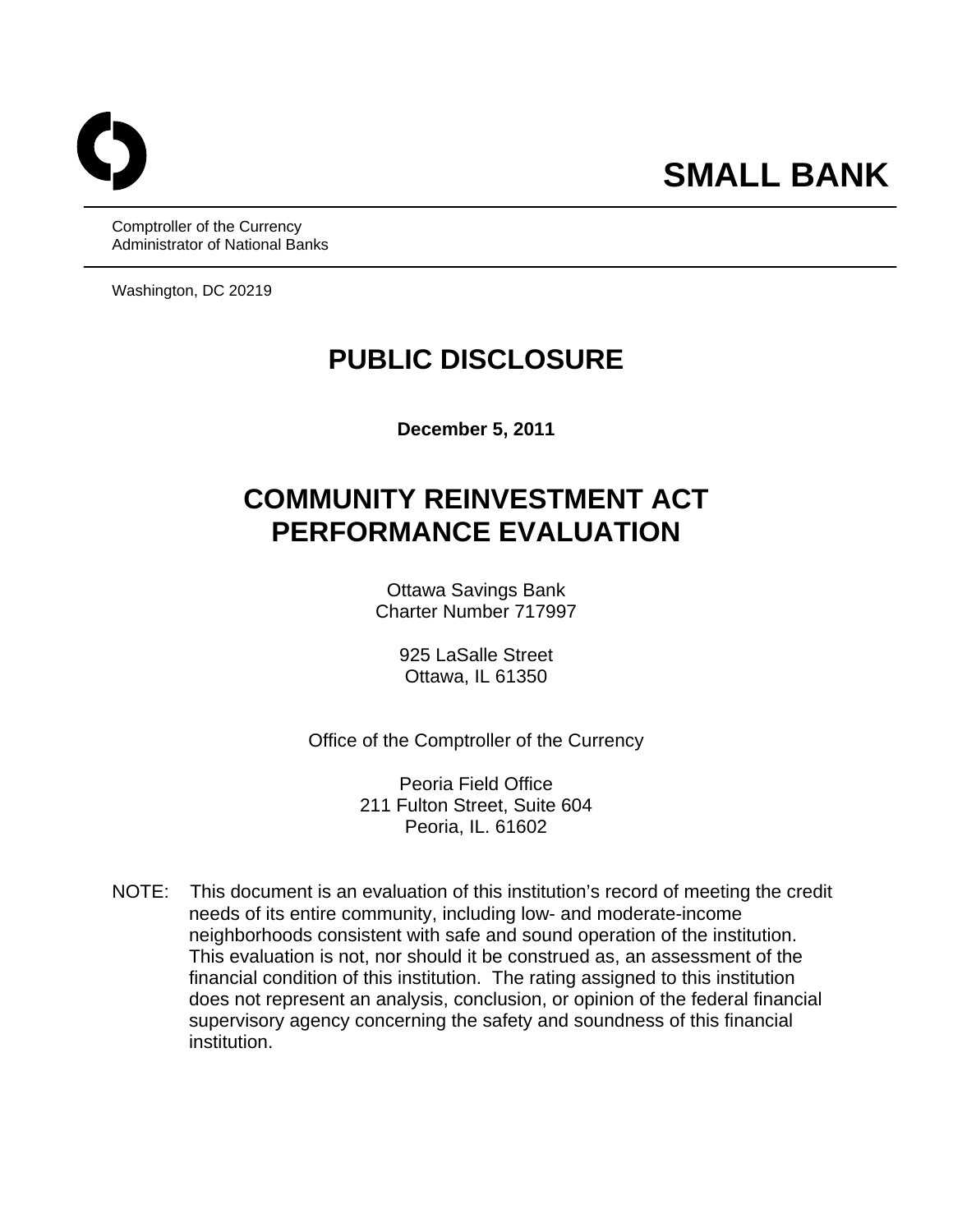# **INSTITUTION'S CRA RATING:**

### **Ottawa Savings Bank ("OSB") is rated Satisfactory.**

### **The Lending Test is rated: Satisfactory.**

- OSB's distribution of loans to individuals of different income levels (including low-, and moderate-income) and to businesses of different sizes is reasonable.
- The geographic distribution of loans reflects reasonable dispersion throughout the assessment area ("AA"), including the one moderate-income geography.
- A majority of the loans originated by OSB are to customers from within its AA.
- OSB's quarterly average loan-to-deposit ratio of 83 percent over the evaluation period is reasonable.

# **SCOPE OF EXAMINATION**

This Performance Evaluation assesses OSB's record of meeting the credit needs of the communities in which it operates. We evaluated OSB under the Small Bank performance criterion, which includes a lending test. The lending test evaluates a bank's record of helping to meet the credit needs of its AA through its lending activities.

- The evaluation period covers loans originated or purchased from July 31, 2006 through November 30, 2011.
- OSB has one AA, generating a majority of the bank's loans and deposits. The lending test is based on OSB's primary loan products.
- Conclusions regarding the bank's lending performance are based on commercial and residential loans originated or purchased from January 1, 2009 through November 30, 2011, utilizing 2000 census data.
- The bank is not located in a Metropolitan Statistical Area and is not subject to the requirements of the Home Mortgage Disclosure Act ("HMDA"). However, management does keep a Loan Application Register ("LAR") modeled after the requirements of HMDA.
- We conducted Data Integrity reviews of the HMDA data by comparing information from the bank's loan application registers to actual loan files. We found the LAR data for 2009, 2010 and 2011 to be accurate and reliable for use in this examination.
- OSB is not required to maintain revenue or income information on commercial loans outside of the individual credit files. Thus, we reviewed the credit files of the population of commercial loans to obtain the annual revenue information on the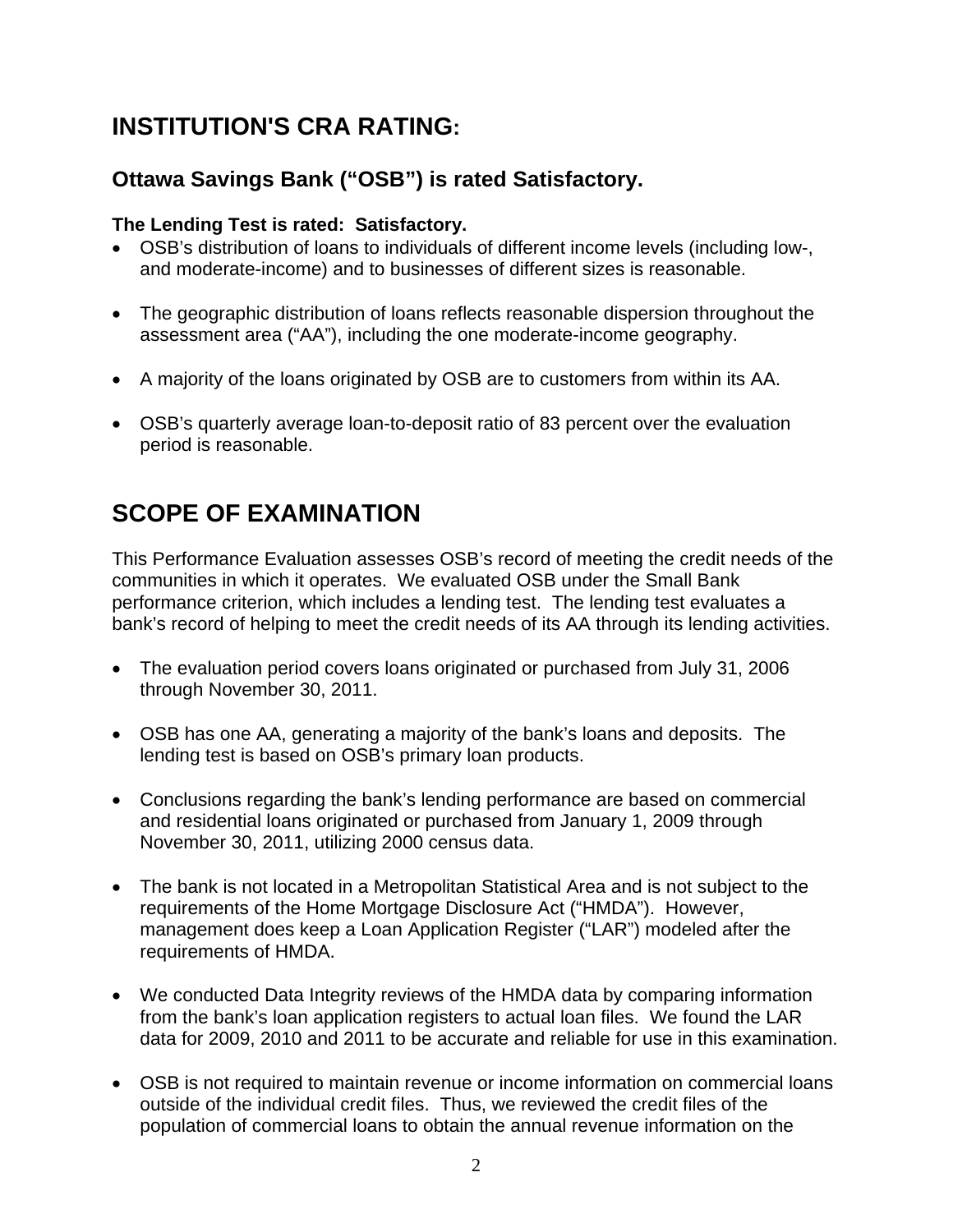loans originated during the evaluation period to assess the level of lending to businesses of different sizes.

# **DESCRIPTION OF INSTITUTION**

OSB is a \$183 million intrastate financial institution headquartered in Ottawa, Illinois, which is located in north central Illinois along Interstate 80 and at the confluence of the Fox and Illinois rivers. OSB's only location is one full-service office in downtown Ottawa. OSB has three non-depository automated teller machines ("ATMs"), all located in LaSalle County. There are two ATM's located in Ottawa, one at the bank location and one at Herman's Package Store, while the third ATM is located at Casey's General Store in Marseilles.

OSB is a wholly-owned subsidiary of Ottawa Savings Bank, Inc., ("OSBI") a oneinstitution holding company. OSBI is a majority-owned subsidiary of Ottawa Savings Bank MHC, a mutual savings and loan holding company. Minority ownership of OSBI is widely held locally. There are no additional subsidiaries. OSB's affiliates do not negatively impact the bank's ability to meet the credit needs of the community.

OSB has not opened or closed any branches since the last examination. OSB continues to maintain the business strategy of a traditional thrift. Solicit deposits, originate mortgage, small business, and consumer loans, and provide financial services to the local community.

OSB has two primary lending products: residential and commercial loans. Residential and commercial lending account for 88 percent of the amount and 81 percent of the number of all loan originations during the evaluation period, and 89 percent of the outstanding loan balances as of September 30, 2011. Consumer lending is not a primary loan product accounting for 12 percent of the amount and 19 percent of the number of loan originations during the evaluation period, and 11 percent of the outstanding loan balances as of September 30, 2011.

| Table 1 - Loan Originations by Loan Type from<br>January 1, 2009 through November 30, 2011 |                   |      |     |      |  |  |  |  |  |  |  |
|--------------------------------------------------------------------------------------------|-------------------|------|-----|------|--|--|--|--|--|--|--|
| <b>Loan Category</b>                                                                       | \$ (000)          | ℅    | #   | %    |  |  |  |  |  |  |  |
| <b>Residential Loans</b>                                                                   | \$47,635          | 57%  | 371 | 60%  |  |  |  |  |  |  |  |
| <b>Commercial Loans</b>                                                                    | \$26,042          | 31%  | 133 | 21%  |  |  |  |  |  |  |  |
| <b>Consumer Loans</b>                                                                      | \$10,091          | 12%  | 117 | 19%  |  |  |  |  |  |  |  |
| <b>Agricultural Loans</b>                                                                  | 0%<br>0%<br>$-0-$ |      |     |      |  |  |  |  |  |  |  |
| <b>Total Originations</b>                                                                  | \$83,768          | 100% | 621 | 100% |  |  |  |  |  |  |  |

*Source: Bank Records from January 1, 2009 – November 30, 2011*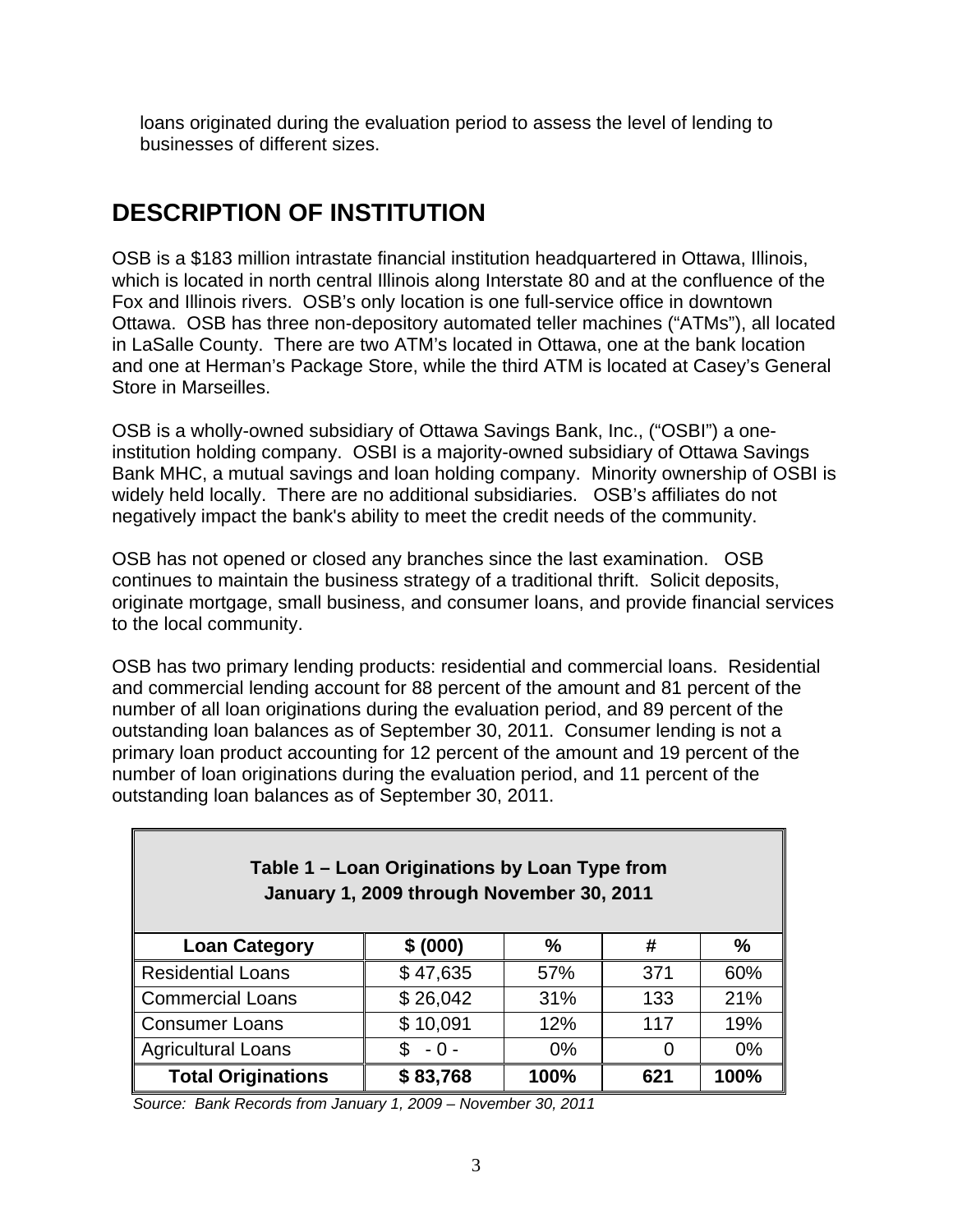As of September 30, 2011, the bank reported \$134 million in outstanding loans and had a net loans and leases to total assets ratio of 73 percent. The loan portfolio consists of the following:

| Table 2 – Loan Portfolio Summary by Loan Type<br><b>September 30, 2011</b> |                   |               |  |  |  |  |  |  |  |  |
|----------------------------------------------------------------------------|-------------------|---------------|--|--|--|--|--|--|--|--|
| <b>Loan Category</b>                                                       | \$(000)           | $\frac{0}{0}$ |  |  |  |  |  |  |  |  |
| <b>Residential Loans</b>                                                   | \$79,908          | 60%           |  |  |  |  |  |  |  |  |
| <b>Commercial Loans</b>                                                    | \$38,533          | 29%           |  |  |  |  |  |  |  |  |
| <b>Consumer Loans</b>                                                      | 15,537<br>\$      | 11%           |  |  |  |  |  |  |  |  |
| <b>Agricultural Loans</b>                                                  | 0%<br>S.<br>- 0 - |               |  |  |  |  |  |  |  |  |
| <b>Total Loans</b>                                                         | \$133,978         | 100%          |  |  |  |  |  |  |  |  |

 *Source: Thrift Financial Report September 30, 2011* 

There are no financial conditions, legal constraints or other factors that would hinder the bank's ability in helping to meet the credit needs of the communities within its AA. Tier 1 capital was reported at \$16.2 million as of September 30, 2011. The bank's previous CRA rating as of July 31, 2006, was Satisfactory.

# **DESCRIPTION OF ASSESSMENT AREA**

OSB's AA meets the requirements of the regulation and does not arbitrarily exclude any low- or moderate-income areas. OSB has one AA, consisting of ten census tracts ("CTs") in central and eastern LaSalle County. This is a small change in the AA from the prior evaluation. The two additional CTs are located in eastern LaSalle County, include the towns of Marseilles and Seneca, and were included due to an increase in loan origination volume.

Within the AA, one CT is designated moderate-income (10 percent), while the remaining CTs in the AA are designated as middle- or upper-income (90 percent). The one moderate-income CT is located in Ottawa and primarily consists of the downtown area. The following is demographic information for the assessment area:

| Table 3 - Demographic Information for the LaSalle County Assessment Area |        |                 |                      |                    |                   |  |  |  |
|--------------------------------------------------------------------------|--------|-----------------|----------------------|--------------------|-------------------|--|--|--|
| Demographic Characteristics                                              | #      | Low<br>$%$ of # | Moderate<br>$%$ of # | Middle<br>$%$ of # | Upper<br>$%$ of # |  |  |  |
| Geographies (Census Tracts)                                              | 10     | $0\%$           | 10%                  | 40%                | 50%               |  |  |  |
| Population by Geography                                                  | 39,528 | 0%              | 6%                   | 37%                | 57%               |  |  |  |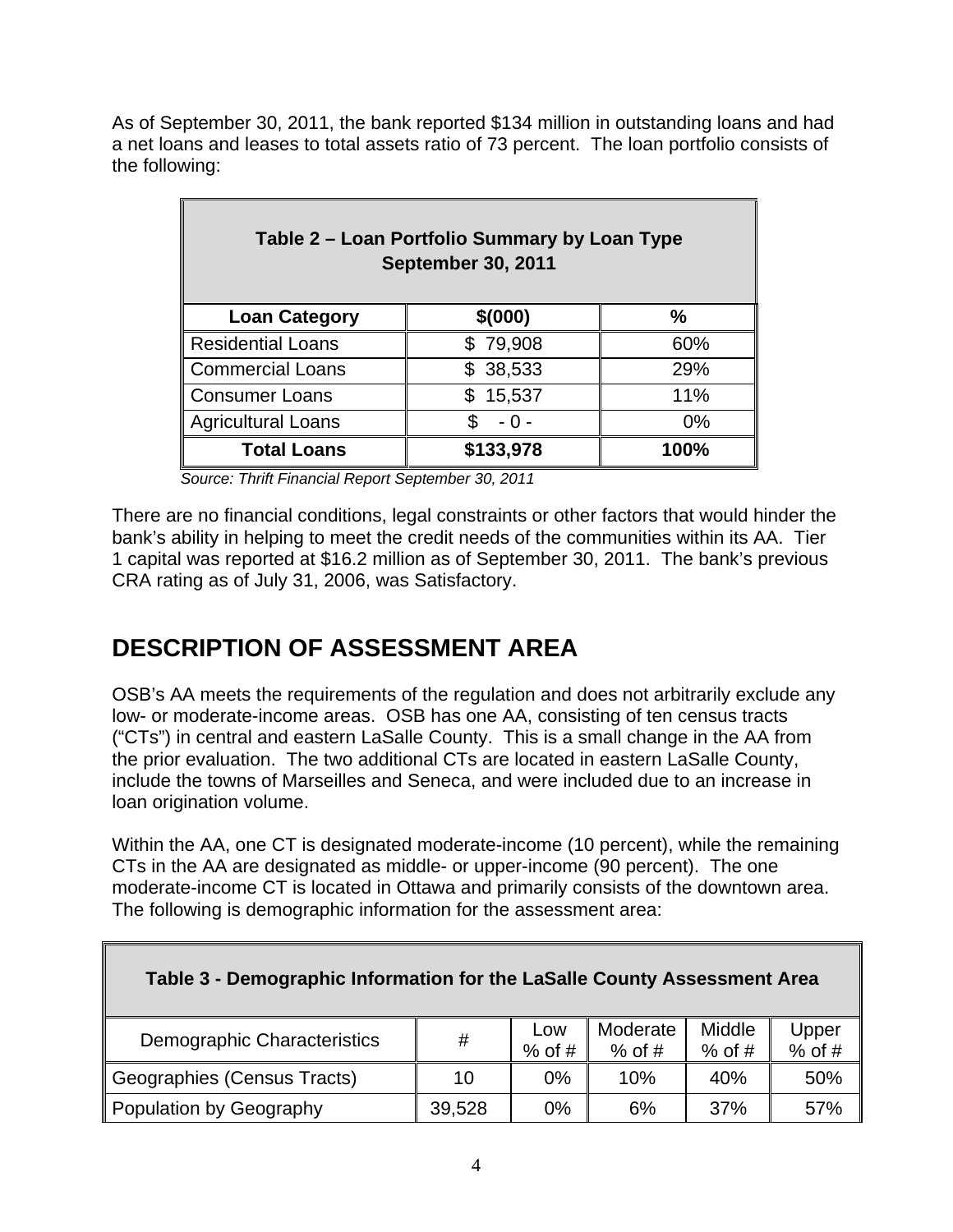| Owner-Occupied Housing by<br>Geography                                  | 10,959   | $0\%$                    | 5%                                | 40% | 55%      |
|-------------------------------------------------------------------------|----------|--------------------------|-----------------------------------|-----|----------|
| <b>Businesses by Geography</b>                                          | 2,846    | $0\%$                    | 17%                               | 31% | 52%      |
| <b>Families by Geography</b>                                            | 10,337   | $0\%$                    | 5%                                | 39% | 56%      |
| Family Distribution by Income Level                                     | 10,337   | 15%<br>15%<br>22%        |                                   | 48% |          |
| Distribution of Low- and Moderate-<br>Income Families throughout the AA | 3,117    | $0\%$                    | 9%                                | 44% | 47%      |
| <b>Median Family Income</b>                                             | \$49,922 |                          | <b>Median Housing Value</b>       |     | \$97,877 |
| 2011 HUD Adjusted Median Family<br>Income for Illinois non-MSA          | \$56,600 | <b>Median Year Built</b> |                                   |     | 1958     |
| <b>Families Below the Poverty Level</b>                                 | 7%       |                          | <b>Average Monthly Gross Rent</b> |     | \$489    |

*Source: 2000 U.S. Census Data* 

#### **Economic Data**

The local economy remains weakened from the prolonged effects of the recession, and is concentrated in the warehousing, healthcare, education, and manufacturing. The October 2011 unemployment rate for LaSalle County was 11.1 percent, well above the 9.0 percent national average and the 10.1 percent State of Illinois average rate. Major employers include; the Ottawa Community Hospital, warehousing distribution centers for: PetsMart, Kohl's, Seattle Sutton, and Tyson Foods, Exelon Corporation, U.S. Silica Company, SABIC Innovative Plastics, HR Imaging Partners, the local school districts, and the city and county governments.

We contacted a local Ottawa official during the examination. The official indicated the local economy is stronger than other areas in LaSalle County. The primary credit needs in the AA are commercial, small business, residential, and personal loans. The contact indicated there are no credit needs or banking services not met or provided for by the local financial institutions. Overall, the contact felt OSB and other local financial institutions are meeting the credit needs of the area. The contact stated all local banks and their employees are actively involved in the community.

# **CONCLUSIONS ABOUT PERFORMANCE CRITERIA**

#### **LENDING TEST**

OSB meets the standards for satisfactory performance.

- The distribution of borrowers reflects, given the demographics of the AA, a reasonable penetration among individuals of different income levels (including low-, and moderate-income) and businesses of different sizes.
- The geographic distribution of loans reflects reasonable dispersion throughout the AA, including the one moderate-income geography.
- A majority of the loans originated by OSB are to customers from within its AA.
- OSB's average loan-to-deposit ratio is reasonable given the bank's size, financial condition, and AA credit needs.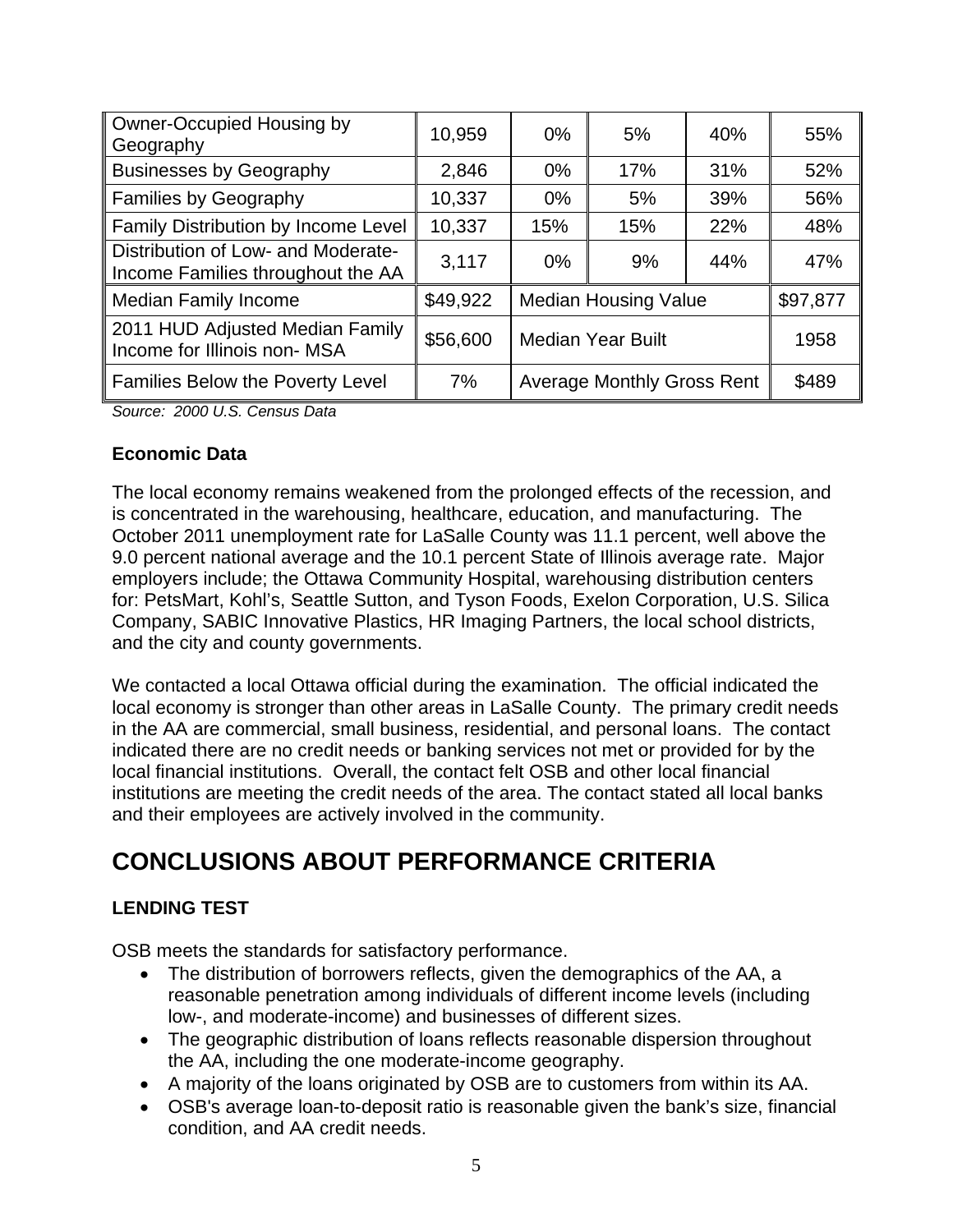#### **LENDING TO BORROWERS OF DIFFERENT INCOMES AND TO BUSINESSES OF DIFFERENT SIZES**

The distribution of loans reflects a reasonable penetration among individuals of different income levels (including low- and moderate-income) and businesses of different sizes.

#### **Residential Real Estate Loans**

The distribution of borrowers reflects, given the demographics of the AA, reasonable penetration among individuals of different income levels. In making this determination, we weighed the performance with low- and moderate-income families.

OSB's lending to low- and moderate-income borrowers is reasonable, even though it is below the percentage of low- and moderate-income families. The overall lending to lowand moderate-income borrowers is reasonable, given the downturn in the economy during the evaluation period, the high level of unemployment in LaSalle County, and that seven percent of the families in the AA are below the poverty level.

| Table 4 – Borrower Distribution of Residential Real Estate Loans in the AA |                            |                       |                                                  |     |                     |                  |                       |                         |  |
|----------------------------------------------------------------------------|----------------------------|-----------------------|--------------------------------------------------|-----|---------------------|------------------|-----------------------|-------------------------|--|
| <b>Borrower</b><br>Income Level                                            | Low                        |                       | Moderate                                         |     |                     | Middle           | Upper                 |                         |  |
| Loan Type                                                                  | % of AA<br><b>Families</b> | % of<br><b>Number</b> | $%$ of AA<br>$%$ of<br><b>Families</b><br>Number |     | % of AA<br>Families | $%$ of<br>Number | $%$ of AA<br>Families | $%$ of<br><b>Number</b> |  |
| Residential<br><b>Real Estate</b>                                          | 15%                        | 5%                    | 15%                                              | 10% | <b>22%</b>          | 24%              | 48%                   | 61%                     |  |

*Source: Bank records on loans originated or purchased from January 1, 2009 to November 30, 2011; 2000 Census Data.* 

| Table 5 – Borrower Distribution of Residential Real Estate Loans in the AA |                         |                     |                     |                         |                       |                     |  |  |  |  |  |
|----------------------------------------------------------------------------|-------------------------|---------------------|---------------------|-------------------------|-----------------------|---------------------|--|--|--|--|--|
|                                                                            | <b>Percent Families</b> | 2010 Peer           | Ottawa Savings Bank |                         |                       |                     |  |  |  |  |  |
| Income Category                                                            | by Income<br>Category   | <b>HDMA</b><br>Data | Number of<br>Loans  | $%$ of<br><b>Number</b> | Loan Amt<br>\$ (000s) | % of Loan<br>Amount |  |  |  |  |  |
| Low                                                                        | 15%                     | 3%                  | 14                  | 5%                      | \$<br>866             | 2%                  |  |  |  |  |  |
| <b>Moderate</b>                                                            | 15%                     | 11%                 | 32                  | 10%                     | \$3,021               | 8%                  |  |  |  |  |  |
| <b>Middle</b>                                                              | 22%                     | 23%                 | 76                  | 24%                     | \$7,317               | 20%                 |  |  |  |  |  |
| <b>Upper</b>                                                               | 48%                     | 54%                 | 189                 | 61%                     | \$26,483              | 70%                 |  |  |  |  |  |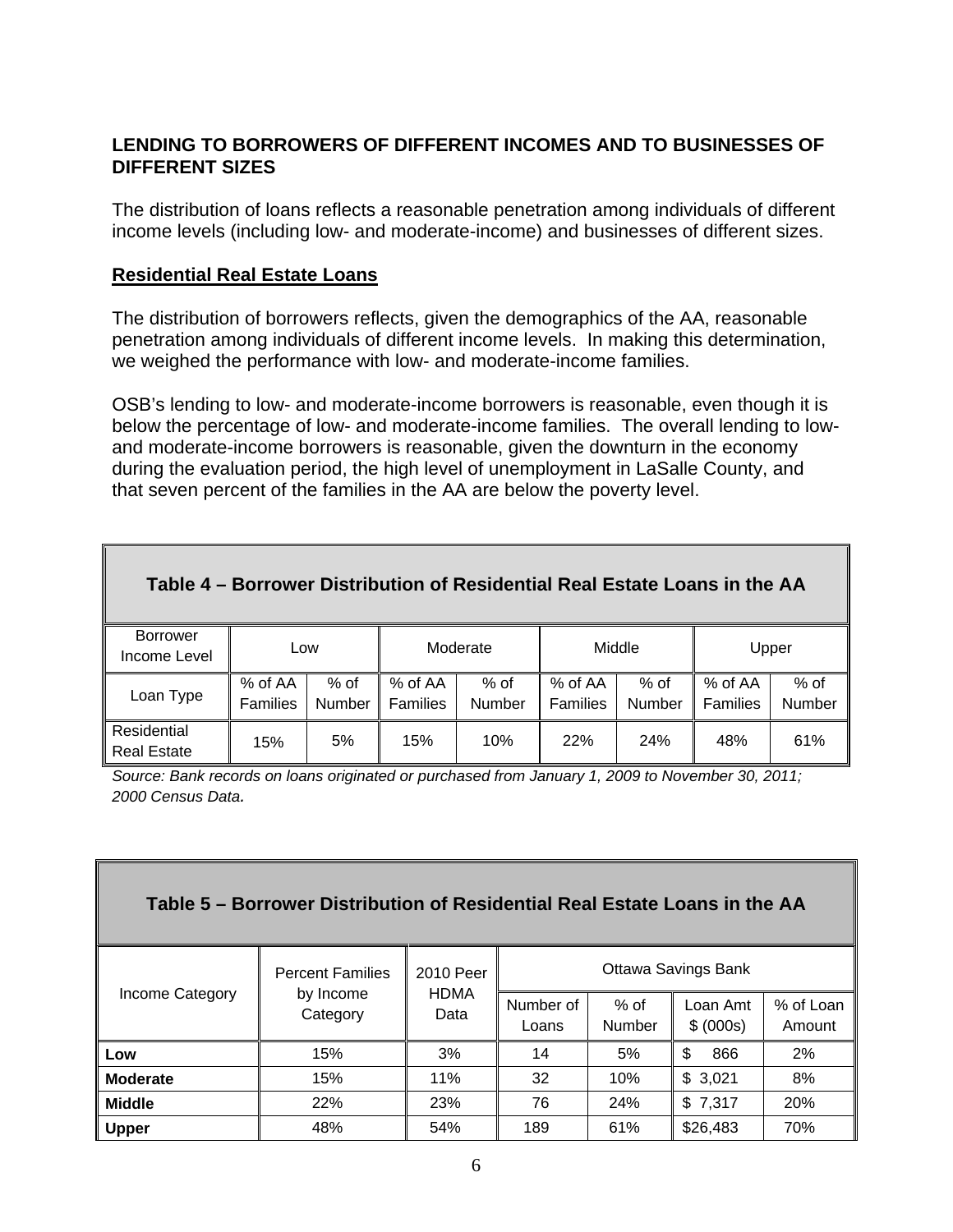| Total | 100% | 100% | 244<br>ບ<br>. . | 100% | \$37,689 | 100% |
|-------|------|------|-----------------|------|----------|------|
|-------|------|------|-----------------|------|----------|------|

*Source: Bank records on loans originated or purchased from January 1, 2009 to November 30, 2011; 2010 HMDA Data.* 

As indicated above, the percent of residential loans originated to low- and moderateincome borrowers is below the percentage of low- and moderate-income families, but is comparable to peer lenders in the AA based on the number of loans originated.

#### **Commercial Loans**

The distribution of loans to businesses reflects, given the demographics of the AA, reasonable penetration among businesses of different sizes. Based on the population of commercial loan originations, ninety-one percent of the number of loans in the AA were originated to small businesses, while eighty-seven percent of the dollar amount of loans in the AA were originated to small businesses. Small businesses are businesses with annual gross revenues equal to, or less than, one million dollars. The demographic data for the AA shows seventy-six percent of the businesses reporting revenue data had annual gross revenues equal to, or less than, one million dollars.

| Table 6 – Borrower Distribution of Loans to Businesses of<br>Different Sizes in the AA |                 |      |                            |            |                  |  |  |  |  |  |  |
|----------------------------------------------------------------------------------------|-----------------|------|----------------------------|------------|------------------|--|--|--|--|--|--|
|                                                                                        | Number of Loans |      | %                          |            | Dollars of Loans |  |  |  |  |  |  |
| <b>Business</b><br>Revenues                                                            | #               | %    | <b>Businesses</b><br>in AA | \$(000)    | %                |  |  |  |  |  |  |
| ≤\$1,000,000                                                                           | 79              | 91%  | 76%                        | \$6,611    | 87%              |  |  |  |  |  |  |
| > \$1,000,000                                                                          |                 | 8%   | 4%                         | 953<br>\$. | 13%              |  |  |  |  |  |  |
| Not Reported                                                                           |                 | 1%   | 20%                        | 17<br>\$   | 0%               |  |  |  |  |  |  |
| Total                                                                                  | 87              | 100% | 100%                       | \$6,941    | 100%             |  |  |  |  |  |  |

*Source: Bank records on new loans originated from January 1, 2009 to November 30, 2011; 2000 Census Data.* 

#### **GEOGRAPHIC DISTRIBUTION OF LOANS**

The geographic distribution of loans reflects a reasonable dispersion throughout the bank's AA.

#### **Residential Real Estate Loans**

OSB's geographic distribution of residential lending reflects a reasonable dispersion throughout the census tracts of different income levels, including the moderate-income CT. The percentage of residential loans originated in the one moderate-income CT is slightly above the level of owner occupied housing located in the moderate-income CT.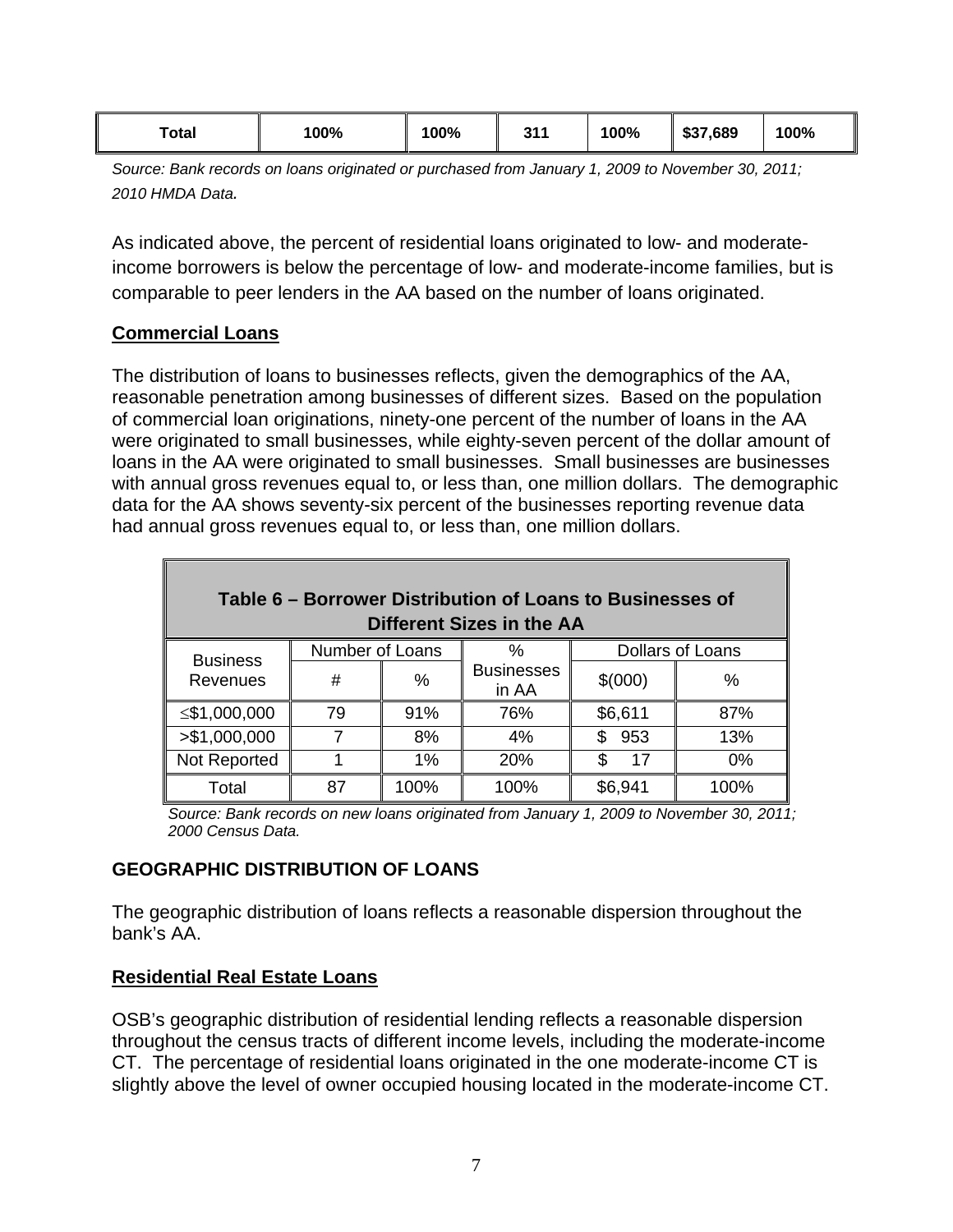### **Table 7 – Geographic Distribution of Residential Real Estate Loans in the AA**

| CT Income<br>Level | Low      |        | Moderate |        | Middle   |        | Upper    |        |
|--------------------|----------|--------|----------|--------|----------|--------|----------|--------|
|                    | % of AA  | $%$ of | % of AA  | $%$ of | % of AA  | $%$ of | % of AA  | $%$ of |
|                    | Owner    | Number | Owner    | Number | Owner    | Number | Owner    | Number |
| Loan Type          | Occupied |        | Occupied |        | Occupied |        | Occupied |        |
|                    | Housing  |        | Housing  |        | Housing  |        | Housing  |        |
| Residential        | 0%       | $0\%$  | 5%       | 6%     | 40%      | 44%    | 55%      | 50%    |

 *2000 Census Data. Source: Bank records on loans originated or purchased from January 1, 2009 to November 30, 2011;* 

### **Table 8 – Geographic Distribution of Residential Real Estate Loans in the AA**

| Income Category | Percent of Owner          | 2010 Peer           |                    |                  | Ottawa Savings Bank   |                     |
|-----------------|---------------------------|---------------------|--------------------|------------------|-----------------------|---------------------|
|                 | Occupied Housing<br>Units | <b>HDMA</b><br>Data | Number of<br>Loans | $%$ of<br>Number | Loan Amt<br>\$ (000s) | % of Loan<br>Amount |
| <b>Moderate</b> | 5%                        | 2%                  | 18                 | 6%               | \$<br>1,252           | 3%                  |
| <b>Middle</b>   | 40%                       | 37%                 | 139                | 44%              | \$16,015              | 42%                 |
| <b>Upper</b>    | 55%                       | 61%                 | 160                | 50%              | \$20,917              | 55%                 |
| Total           | 100%                      | 100%                | 317                | 100%             | \$38,184              | 100%                |

*Source: Bank records on loans originated or purchased from January 1, 2009 to November 30, 2011; 2010 HMDA Data.* 

As indicated above, the record of originations in the one moderate-income CT is slightly above the area's demographics, but is comparable to other lenders in the AA.

#### **Geographic Distribution Commercial Loans**

OSB's geographic distribution of commercial lending reflects a reasonable dispersion in geographies of different income levels, including the moderate-income CT. Based on the population of commercial loans originated during the evaluation period, the percentage of commercial loans originated in the moderate-income CT is slightly below the level of commercial businesses located in the moderate-income geography within the AA.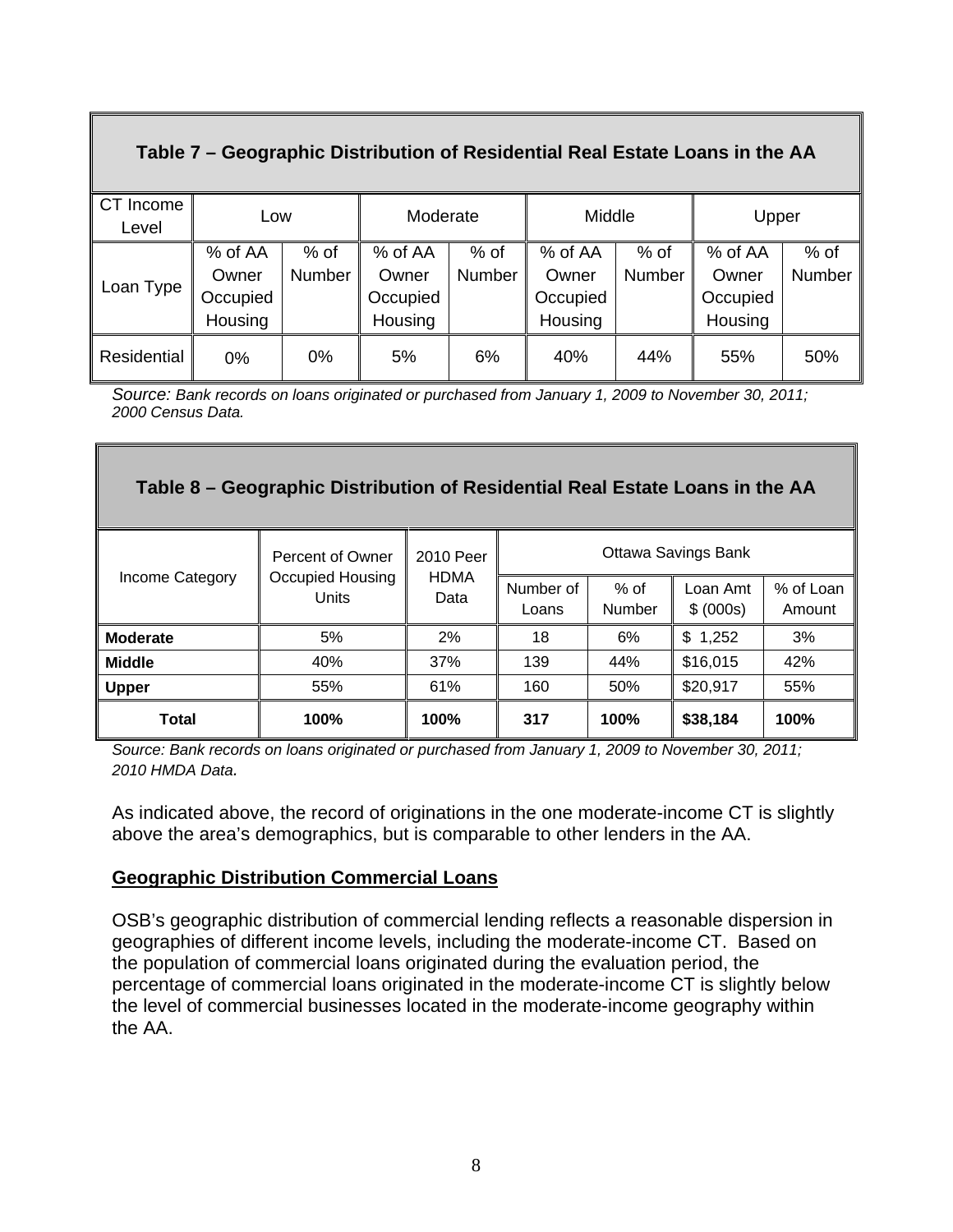#### **Table 9 – Geographic Distribution of Loans to Businesses in the AA**  CT Income moonic | Low | Moderate | Middle | Upper Loan Type  $\Big| \begin{array}{c} \% \text{ of AA} \\ \text{D} \text{ with } \text{A} \end{array} \Big|$ **Businesses** % of Number % of AA **Businesses** % of Number % of AA **Businesses** % of Number % of AA **Businesses** % of Number **Commercial** 0% 0% 17% 13% 31% 57% 52% 30%

*Source: Bank records on loans originated from January 1, 2009 to November 30, 2011; 2000 Census Data.* 

### **LENDING IN THE ASSESSMENT AREA**

A majority of the loans originated by OSB are to customers within its AA. OSB's lending to customers within the AA for all loan types is satisfactory. The following table details the bank's lending within the AA based on the number of loan originations and dollar volume during the evaluation period.

|                                     | Table 10 – Loans Originated within the AA |        |     |         |       |              |     |          |      |              |  |  |  |  |
|-------------------------------------|-------------------------------------------|--------|-----|---------|-------|--------------|-----|----------|------|--------------|--|--|--|--|
| Number of Loans<br>Dollars of Loans |                                           |        |     |         |       |              |     |          |      |              |  |  |  |  |
|                                     |                                           | Inside |     | Outside |       | Inside       |     | Outside  |      | Total        |  |  |  |  |
| Loan Type                           | #                                         | $\%$   | #   | $\%$    | Total | \$(000)      | %   | \$(000)  | $\%$ | \$(000)      |  |  |  |  |
| Residential                         | 317                                       | 85%    | 54  | 15%     | 371   | \$38,184     | 80% | \$9,437  | 20%  | \$47,621     |  |  |  |  |
| Commercial                          | 87                                        | 65%    | 46  | 35%     | 133   | \$<br>7,581  | 29% | \$18,461 | 71%  | \$26,042     |  |  |  |  |
| Consumer                            | 100                                       | 85%    | 17  | 15%     | 117   | \$<br>6,456  | 64% | \$3,635  | 36%  | \$<br>10,091 |  |  |  |  |
| Totals                              | 504                                       | 81%    | 117 | 19%     | 621   | \$<br>52,221 | 62% | \$31,533 | 38%  | \$<br>83,754 |  |  |  |  |

*Source: Bank records on loans originated in 2009, 2010, and through November 30, 2011.* 

### **LOAN-TO-DEPOSIT RATIO**

OSB's average loan-to-deposit ratio is reasonable given the bank's size, financial condition, and AA credit needs. OSB's quarterly average loan-to-deposit ratio for the period September 30, 2006, to September 30, 2011, was eighty-three percent, with a high of ninety percent and a low of seventy-eight percent.

The quarterly average loan-to-deposit ratio for other similarly situated financial institutions over the same time period ranged from forty-six percent to one hundred-two percent. OSB ranks second among eleven other similarly situated financial institutions, which range in asset size from \$55 million to \$404 million. The similarly situated banks utilized for comparison purposes are community banks located in LaSalle County